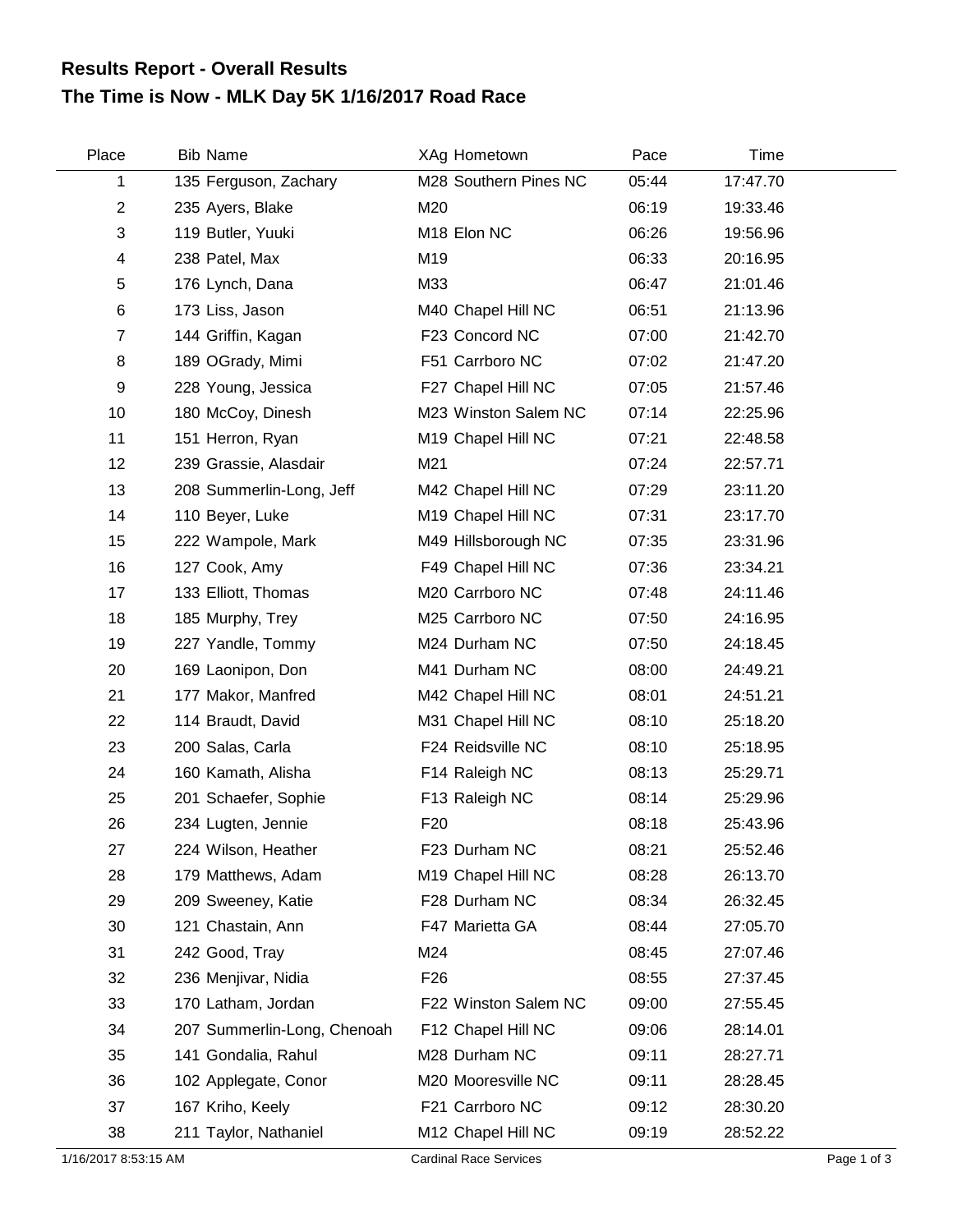| Place | <b>Bib Name</b>          | XAg Hometown         | Pace  | Time     |  |
|-------|--------------------------|----------------------|-------|----------|--|
| 39    | 164 Kerr, Samuel         | M22 Chapel Hill NC   | 09:20 | 28:56.95 |  |
| 40    | 245 Harkins, Heidi       | F <sub>52</sub>      | 09:21 | 28:59.47 |  |
| 41    | 159 Kamai, Elizabeth     | F26 Carrboro NC      | 09:21 | 28:59.71 |  |
| 42    | 219 Tyson, Karolyn       | F52 Durham NC        | 09:21 | 29:00.20 |  |
| 43    | 124 Chunyu, Bingdi       | F22 Chapel Hill NC   | 09:27 | 29:18.21 |  |
| 44    | 122 Chatain, Miles       | M46 Chapel Hill NC   | 09:31 | 29:30.95 |  |
| 45    | 214 Teske, Kathryn       | F10 Carrboro NC      | 09:34 | 29:38.20 |  |
| 46    | 213 Teske, Alison        | F13 Carrboro NC      | 09:34 | 29:38.21 |  |
| 47    | 105 Arnosti, Carol       | F55 Carrboro NC      | 09:34 | 29:39.45 |  |
| 48    | 113 Bowers, Brigitta     | F18 Sanford NC       | 09:35 | 29:41.21 |  |
| 49    | 203 Scott, Natalie       | F21 Reidsville NC    | 09:36 | 29:44.95 |  |
| 50    | 220 Vogel, Carey         | M46 Rochester NY     | 09:39 | 29:55.46 |  |
| 51    | 206 Sirianni, Suzanne    | F46 Rochester NY     | 09:39 | 29:55.46 |  |
| 52    | 223 Williams, Emily      | F35 Chapel Hill NC   | 09:44 | 30:09.95 |  |
| 53    | 103 Archambault, Hali    | F22 Wilmington NC    | 09:50 | 30:27.46 |  |
| 54    | 125 Collins, Christopher | M29 Durham NC        | 09:53 | 30:36.95 |  |
| 55    | 111 Biggers, Simone      | F22 Greensboro NC    | 09:57 | 30:50.21 |  |
| 56    | 172 Linares, Crystal     | F33 Durham NC        | 10:02 | 31:07.20 |  |
| 57    | 226 Worsham, Rachel      | F23 Reidsville NC    | 10:03 | 31:08.70 |  |
| 58    | 131 Dyson, Michael       | M26 Durham NC        | 10:03 | 31:08.71 |  |
| 59    | 128 Cooper, Al           | M63 Warrenton NC     | 10:04 | 31:13.45 |  |
| 60    | 225 Windham, Elizabeth   | F24 Holly Springs NC | 10:13 | 31:41.70 |  |
| 61    | 139 Geisz, Matthew       | M24 Holly Springs NC | 10:14 | 31:42.20 |  |
| 62    | 184 Mills, Jade          | F22 Littleton NC     | 10:18 | 31:56.95 |  |
| 63    | 138 FURST, SYLVIA        | F50 Chapel Hill NC   | 10:20 | 32:02.71 |  |
| 64    | 115 Broome, Lissa        | F59 Chapel Hill NC   | 10:21 | 32:03.96 |  |
| 65    | 202 Scott, Erin          | F22 Reidsville NC    | 10:25 | 32:17.95 |  |
| 66    | 232 Smith, Lisa Marie    | F44                  | 10:32 | 32:39.45 |  |
| 67    | 108 Bentley, Arden       | F19 Chapel Hill NC   | 10:34 | 32:45.21 |  |
| 68    | 175 Loop, Matthew        | M28 Chapel Hill NC   | 10:40 | 33:04.21 |  |
| 69    | 212 Terrill, Elise       | F18 Huntersville NC  | 10:42 | 33:09.70 |  |
| 70    | 130 Craig IV, Calvin     | M23 Raleigh NC       | 10:50 | 33:35.70 |  |
| 71    | 150 HENDERSON, LAURA     | F48 Carrboro NC      | 10:55 | 33:49.70 |  |
| 72    | 178 Martin, Parker       | M22 WILSON NC        | 11:04 | 34:17.45 |  |
| 73    | 194 Pleasant, Ashley     | F25 Raleigh NC       | 11:06 | 34:23.20 |  |
| 74    | 154 Irby, Tyrone         | M51 Durham NC        | 11:07 | 34:29.03 |  |
| 75    | 229 Poole, Richard       | M68                  | 11:09 | 34:33.20 |  |
| 76    | 187 Napier, Brandon      | M23 winston-salem NC | 11:12 | 34:41.83 |  |
| 77    | 166 Kim, Raphael         | M18 Morrisville NC   | 11:18 | 35:00.95 |  |
| 78    | 165 Kim, Isabella        | F22 Morrisville NC   | 11:18 | 35:01.20 |  |
| 79    | 247 Rodriguez, Biridiana | F <sub>26</sub>      | 11:45 | 36:25.96 |  |